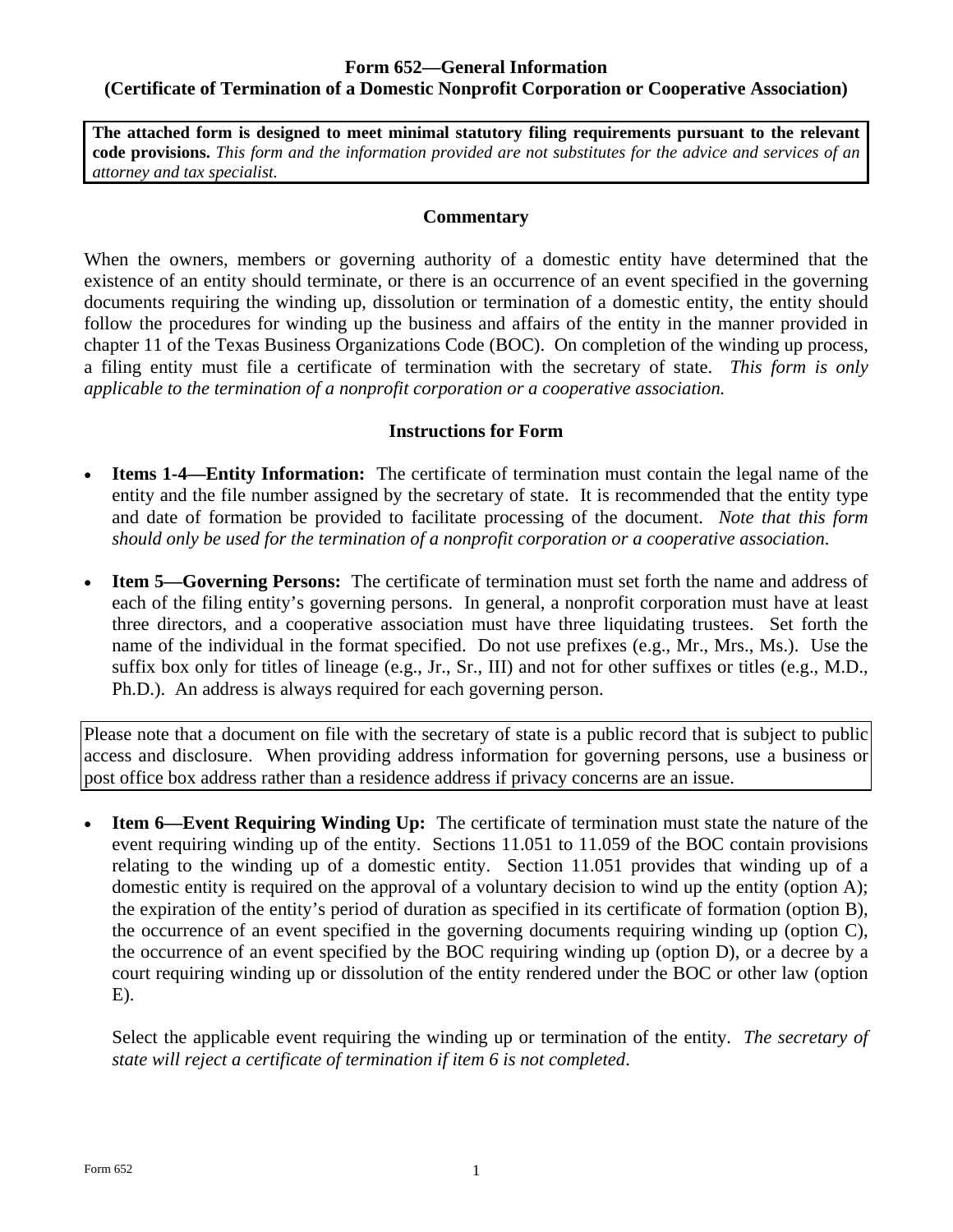- **Statement Regarding Completion of Winding Up:** The certificate of termination must provide that the filing entity has complied with the provisions of the BOC governing its winding up. Please review the winding up procedures in subchapter B of chapter 11 of the BOC and any supplemental winding up procedures that may apply to the filing entity.
- **Supplemental Information Required for a Nonprofit Corporation:** The certificate of termination of a nonprofit corporation must contain a statement that:
	- (1) Any property of the nonprofit corporation has been transferred, conveyed, applied, or distributed in accordance with chapters 11 and 22 of the BOC.
	- (2) There is no suit pending against the nonprofit corporation or adequate provision has been made for the satisfaction of any judgment, order or decree that may be entered against the nonprofit corporation in a pending suit.
	- (3) If the nonprofit corporation received and held property permitted to be used only for charitable, religious, eleemosynary, benevolent, educational, or similar purposes, but the nonprofit corporation did not hold the property on a condition requiring return, transfer, or conveyance because of the winding up and termination, the distribution of that property has been effected in accordance with a plan of distribution adopted in compliance with the BOC for the distribution of that property.
- **Effectiveness of Filing:** A certificate of termination becomes effective when filed by the secretary of state (option A). However, pursuant to sections 4.052 and 4.053 of the BOC the effectiveness of the instrument may be delayed to a date not more than ninety (90) days from the date the instrument is signed (option B). The effectiveness of the instrument also may be delayed on the occurrence of a future event or fact, other than the passage of time (option  $C$ ). If option  $C$  is selected, you must state the manner in which the event or fact will cause the instrument to take effect and the date of the  $90<sup>th</sup>$ day after the date the instrument is signed. In order for the certificate to take effect under option C, the entity must, within ninety (90) days of the filing of the certificate, file a statement with the secretary of state regarding the event or fact pursuant to section 4.055 of the BOC.

On the filing of a document with a delayed effective date or condition, the computer records of the secretary of state will be changed to show the filing of the document, the date of the filing, and the future date on which the document will be effective or evidence that the effectiveness was conditioned on the occurrence of a future event or fact. In addition, at the time of such filing, the status of the filing entity will be shown as "voluntarily terminated" on the records of the secretary of state.

**Execution:** Pursuant to section 4.001 of the BOC, the certificate of termination must be signed by a person authorized by the BOC to act on behalf of the entity in regard to the filing instrument.

A certificate of termination filed by a nonprofit corporation should be signed by an officer of the corporation (BOC § 20.001).

A certificate of termination filed by a cooperative association should be signed by an officer of the cooperative or by one or more of the persons designated as a liquidating trustee under section 251.401 of the BOC (BOC § 251.402).

A certificate of termination need not be notarized. However, before signing, please read the statements on this form carefully. *A person commits an offense under section 4.008 of the BOC if the*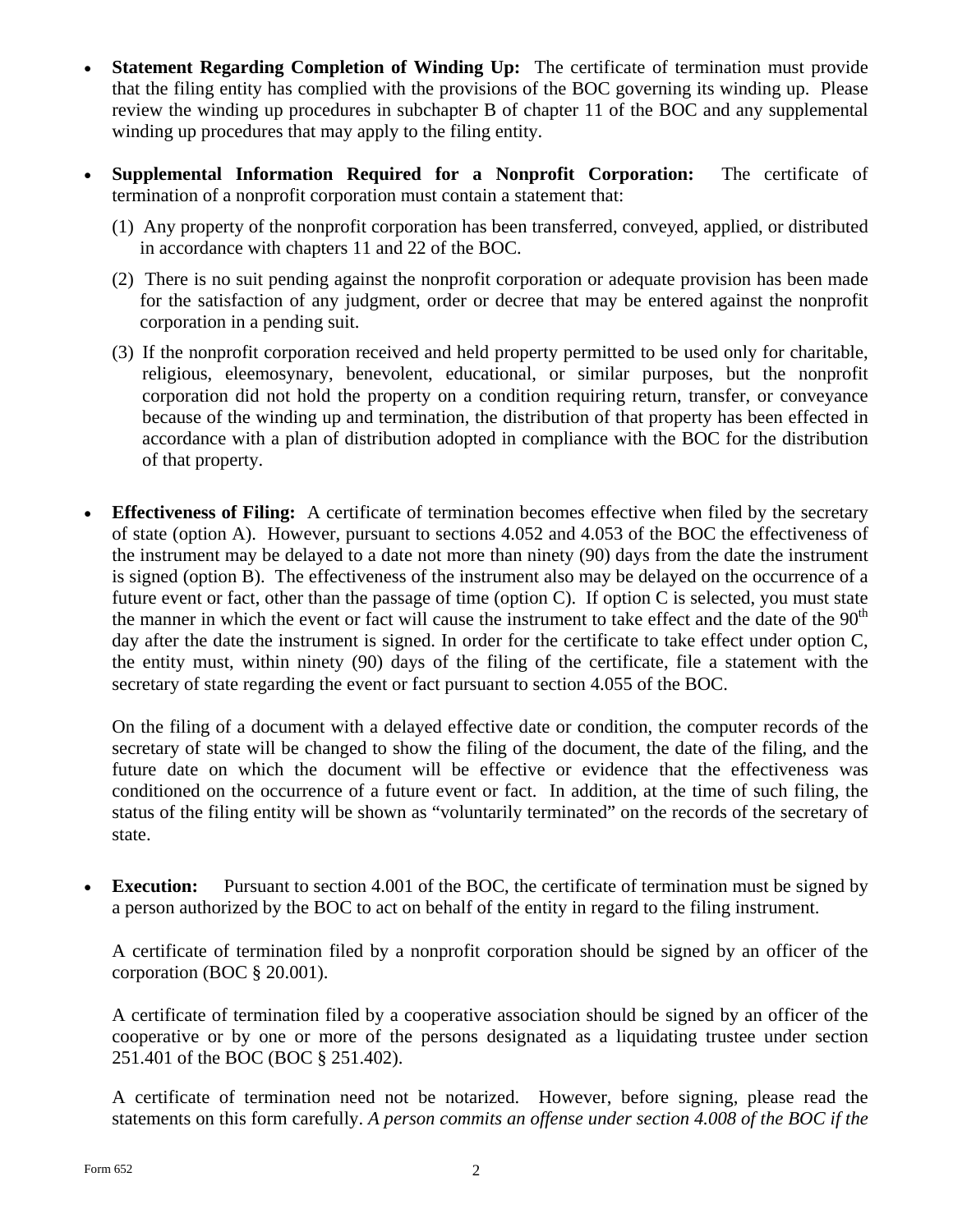*person signs or directs the filing of a filing instrument the person knows is materially false with the intent that the instrument be delivered to the secretary of state for filing. The offense is a Class A misdemeanor unless the person's intent is to harm or defraud another, in which case the offense is a state jail felony.* 

**Payment and Delivery Instructions:** The filing fee for a certificate of termination for a nonprofit corporation or cooperative association is **\$5**. Fees may be paid by personal checks, money orders, LegalEase debit cards, or American Express, Discover, MasterCard, and Visa credit cards. Checks or money orders must be payable through a U.S. bank or financial institution and made payable to the secretary of state. Fees paid by credit card are subject to a statutorily authorized convenience fee of 2.7 percent of the total fees.

Submit the completed form in duplicate along with the filing fee. The form may be mailed to P.O. Box 13697, Austin, Texas 78711-3697; faxed to (512) 463-5709; or delivered to the James Earl Rudder Office Building, 1019 Brazos, Austin, Texas 78701. If a document is transmitted by fax, credit card information must accompany the transmission (Form 807). On filing the document, the secretary of state will return the appropriate evidence of filing to the submitter together with a filestamped copy of the document, if a duplicate copy was provided as instructed.

Revised 05/11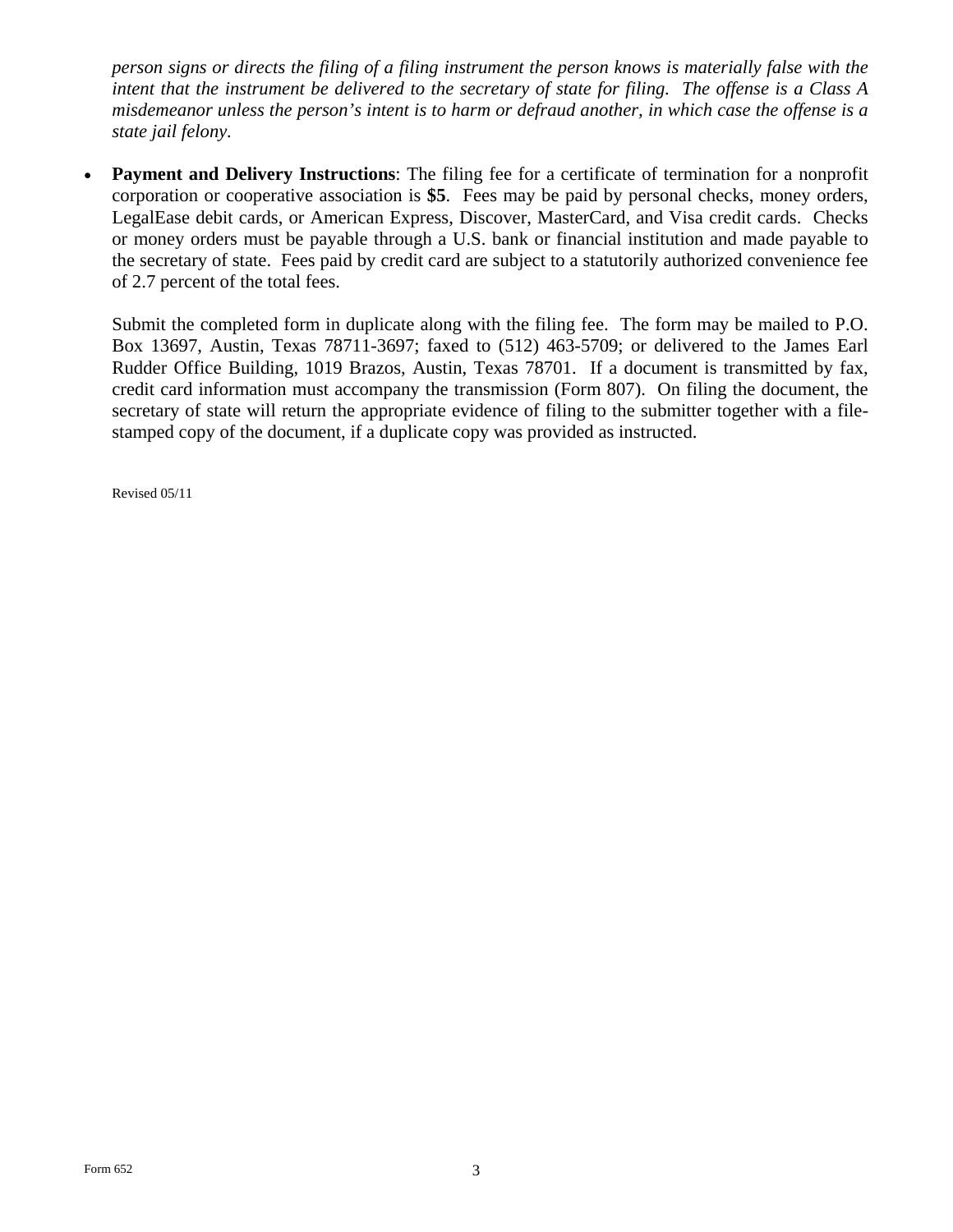# **(Revised 05/11)**

Return in duplicate to: Secretary of State P.O. Box 13697 Austin, TX 78711-3697 512 463-5555 FAX: 512 463-5709 **Filing Fee: \$5** 



Form 652 **Form 652 Form 652 Form 652 Form 652 Form 652 Form 652 Form 652 Form 652 Form 1 Form 1 Form 1 Form 1 Form 1 Form 1 Form 1 Form 1 Form 1 Form 1 Form 1 Form 1 Form 1 Form 1** 

**Certificate of Termination of a Domestic Nonprofit Corporation or Cooperative Association**

# **Entity Information**

1. The name of the domestic entity is:

2. The entity is organized under Texas law as a  $\Box$  nonprofit corporation  $\Box$  cooperative association.

3. The date of formation of the entity is:

4. The file number issued to the entity by the secretary of state is:

# **Governing Persons**

5. The names and addresses of each of the entity's governing persons are: (see instructions)

| <b>GOVERNING PERSON 1</b>                                                                                                                   |      |           |              |         |          |  |  |  |
|---------------------------------------------------------------------------------------------------------------------------------------------|------|-----------|--------------|---------|----------|--|--|--|
| NAME (Enter the name of either an individual or an organization, but not both.)<br><b>IF INDIVIDUAL</b>                                     |      |           |              |         |          |  |  |  |
| <b>First Name</b><br><b>OR</b><br><b>IF ORGANIZATION</b>                                                                                    | M.I. | Last Name |              |         | Suffix   |  |  |  |
| <b>Organization Name</b><br><b>ADDRESS</b>                                                                                                  |      |           |              |         |          |  |  |  |
| <b>Street or Mailing Address</b>                                                                                                            | City |           | <b>State</b> | Country | Zip Code |  |  |  |
| <b>GOVERNING PERSON 2</b><br><b>NAME</b> (Enter the name of either an individual or an organization, but not both.)<br><b>IF INDIVIDUAL</b> |      |           |              |         |          |  |  |  |
| <b>First Name</b><br><b>OR</b><br><b>IF ORGANIZATION</b>                                                                                    | M.I. | Last Name |              |         | Suffix   |  |  |  |
| Organization Name<br><b>ADDRESS</b>                                                                                                         |      |           |              |         |          |  |  |  |
| <b>Street or Mailing Address</b>                                                                                                            | City |           | <b>State</b> | Country | Zip Code |  |  |  |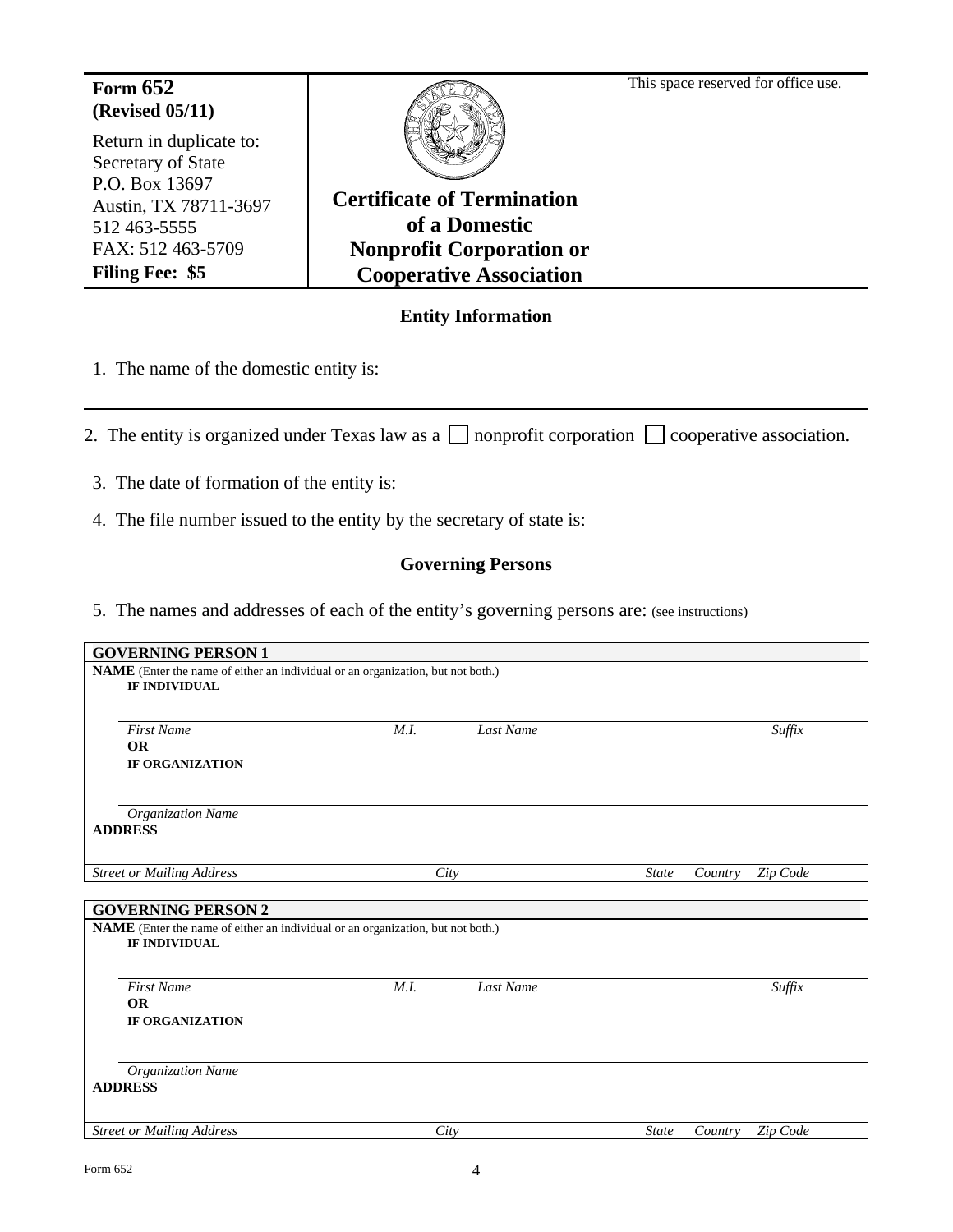| <b>GOVERNING PERSON 3</b>                                                                                                            |      |           |              |         |          |  |  |  |  |
|--------------------------------------------------------------------------------------------------------------------------------------|------|-----------|--------------|---------|----------|--|--|--|--|
| NAME (Enter the name of either an individual or an organization, but not both.)<br><b>IF INDIVIDUAL</b>                              |      |           |              |         |          |  |  |  |  |
| <b>First Name</b><br><b>OR</b><br><b>IF ORGANIZATION</b>                                                                             | M.I. | Last Name |              |         | Suffix   |  |  |  |  |
| <b>Organization Name</b><br><b>ADDRESS</b>                                                                                           |      |           |              |         |          |  |  |  |  |
| <b>Street or Mailing Address</b>                                                                                                     |      | City      |              | Country | Zip Code |  |  |  |  |
| <b>GOVERNING PERSON 4</b><br>NAME (Enter the name of either an individual or an organization, but not both.)<br><b>IF INDIVIDUAL</b> |      |           |              |         |          |  |  |  |  |
| <b>First Name</b><br><b>OR</b><br><b>IF ORGANIZATION</b>                                                                             | M.I. | Last Name |              |         | Suffix   |  |  |  |  |
| Organization Name<br><b>ADDRESS</b>                                                                                                  |      |           |              |         |          |  |  |  |  |
| <b>Street or Mailing Address</b>                                                                                                     | City |           | <b>State</b> | Country | Zip Code |  |  |  |  |

# **Event Requiring Winding Up**

(See instructions.)

6. The nature of the event requiring winding up is set forth below: (Select either A, B, C, D, or E.)

- $\Box$  A. A voluntary decision to wind up the entity has been approved in the manner required by the Texas Business Organizations Code and by the governing documents of the entity.
- $\Box$  B. The period of duration specified in the governing documents of the entity has expired.
- $\Box$  C. The occurrence of an event specified in the governing documents of the entity that requires the winding up, dissolution, or termination of the entity
- $\Box$  D. The occurrence of an event specified in the Texas Business Organizations Code that requires the winding up, dissolution, or termination of the entity

**OR** 

 $\Box$  E. A court decree requiring the winding up, dissolution, or termination of the entity has been rendered under the provisions of the Texas Business Organizations Code or other law.

## **Completion of Winding Up**

7. The filing entity has complied with the provisions of the Texas Business Organizations Code governing its winding up.

## **Supplemental Information Required For a Nonprofit Corporation**

The undersigned authorized person acting on behalf of the named nonprofit corporation certifies that: